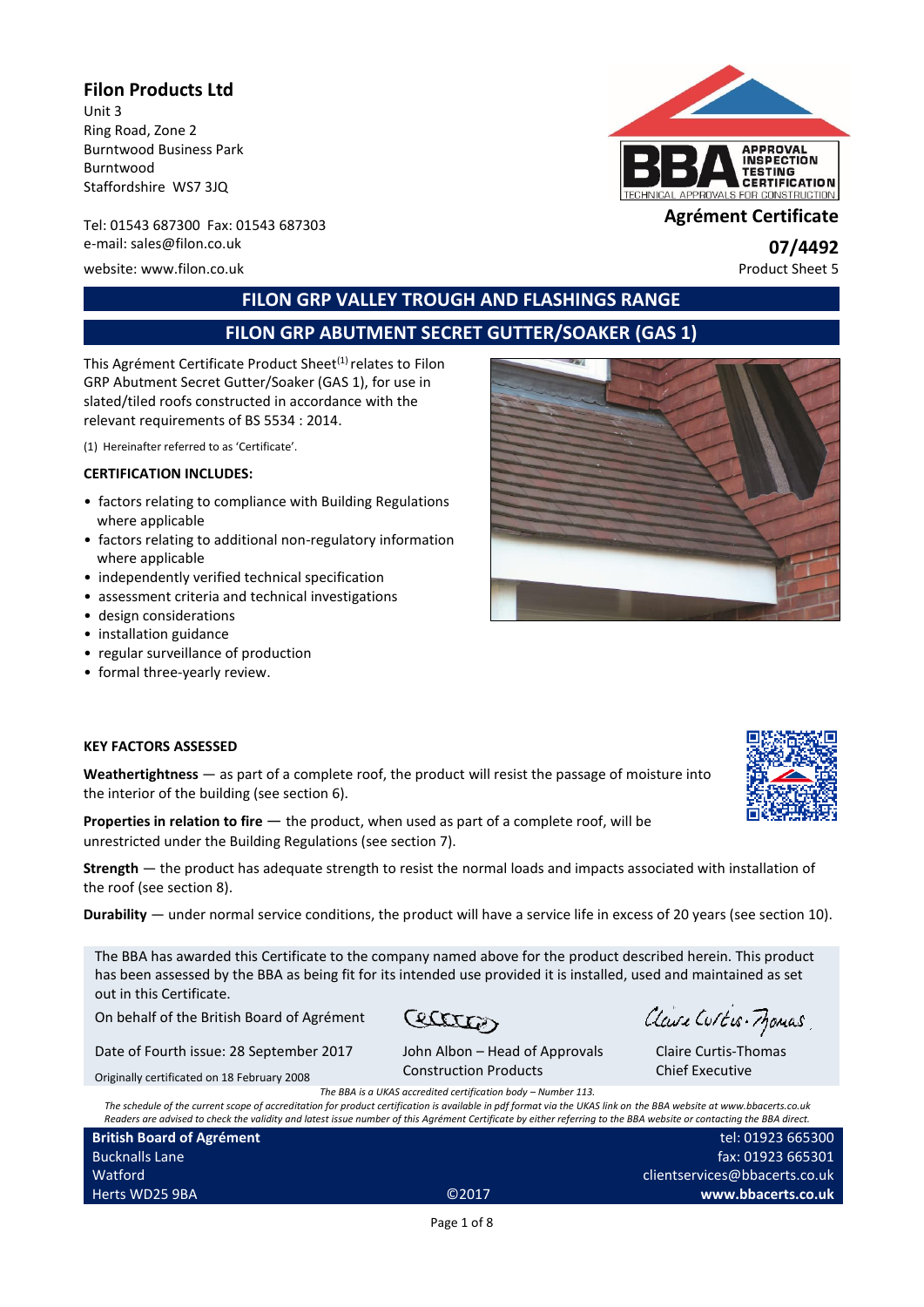# **Regulations**

In the opinion of the BBA, Filon GRP Abutment Secret Gutter/Soaker (GAS 1), if installed, used and maintained in accordance with this Certificate, can satisfy or contribute to satisfying the relevant requirements of the following Building Regulations (the presence of a UK map indicates that the subject is related to the Building Regulations in the region or regions of the UK depicted):

|                                             |                         | The Building Regulations 2010 (England and Wales) (as amended)                                                                                                                                                                                                                                                                  |
|---------------------------------------------|-------------------------|---------------------------------------------------------------------------------------------------------------------------------------------------------------------------------------------------------------------------------------------------------------------------------------------------------------------------------|
|                                             |                         |                                                                                                                                                                                                                                                                                                                                 |
| <b>Requirement:</b><br>Comment:             | B4(2)                   | <b>External fire spread</b><br>The product, when used as part of a complete roof, will not affect the fire rating of the<br>roof construction. See section 7 of this Certificate.                                                                                                                                               |
| <b>Requirement:</b><br>Comment:             | C2(b)                   | <b>Resistance to moisture</b><br>The product will contribute to a roof satisfying this Requirement. See section 6 of this<br>Certificate.                                                                                                                                                                                       |
| <b>Regulation:</b><br>Comment:              | $\overline{\mathbf{z}}$ | <b>Materials and workmanship</b><br>The product is acceptable. See section 10 and the Installation part of this Certificate.                                                                                                                                                                                                    |
|                                             |                         |                                                                                                                                                                                                                                                                                                                                 |
|                                             |                         | The Building (Scotland) Regulations 2004 (as amended)                                                                                                                                                                                                                                                                           |
| <b>Regulation:</b><br>Comment:              | 8(1)(2)                 | Durability, workmanship and fitness of materials<br>The use of the product satisfies the requirements of this Regulation. See sections 9 and<br>10 and the Installation part of this Certificate.                                                                                                                               |
| <b>Regulation:</b><br>Standard:<br>Comment: | 9<br>2.8                | <b>Building standards applicable to construction</b><br>Spread from neighbouring buildings<br>The product can be regarded as having low vulnerability with reference to clause<br>2.8.1 <sup>(1)(2)</sup> , and will not affect the fire rating of the roof construction. See section 7 of this<br>Certificate.                 |
| Standard:<br>Comment:                       | 3.10                    | Precipitation<br>The product will contribute to a roof satisfying clauses $3.10.1^{(1)(2)}$ and $3.10.8^{(1)(2)}$ of this<br>Standard. See section 6 of this Certificate.                                                                                                                                                       |
| Standard:<br>Comment:                       | 7.1(a)(b)               | Statement of sustainability<br>The product can contribute to meeting the relevant requirements of Regulation 9,<br>Standards 1 to 6 and therefore will contribute to a construction meeting a bronze level<br>of sustainability as defined in this Standard.                                                                    |
| <b>Regulation:</b><br>Comment:              | 12                      | <b>Building standards applicable to conversions</b><br>Comments in relation to the product under Regulation 9, Standards 1 to 6 also apply to<br>this Regulation, with reference to clause 0.12.1 <sup>(1)(2)</sup> and Schedule $6^{(1)(2)}$ .<br>(1) Technical Handbook (Domestic).<br>(2) Technical Handbook (Non-Domestic). |
|                                             |                         | The Building Regulations (Northern Ireland) 2012 (as amended)                                                                                                                                                                                                                                                                   |
| <b>Regulation:</b><br>Comment:              | 23(a)(i)<br>(iii)(b)(i) | <b>Fitness of materials and workmanship</b><br>The product is acceptable. See section 10 and the Installation part of this Certificate.                                                                                                                                                                                         |
| <b>Regulation:</b><br>Comment:              | 28(b)                   | Resistance to moisture and weather<br>The product will contribute to a roof satisfying this Regulation. See section 6 of this<br>Certificate.                                                                                                                                                                                   |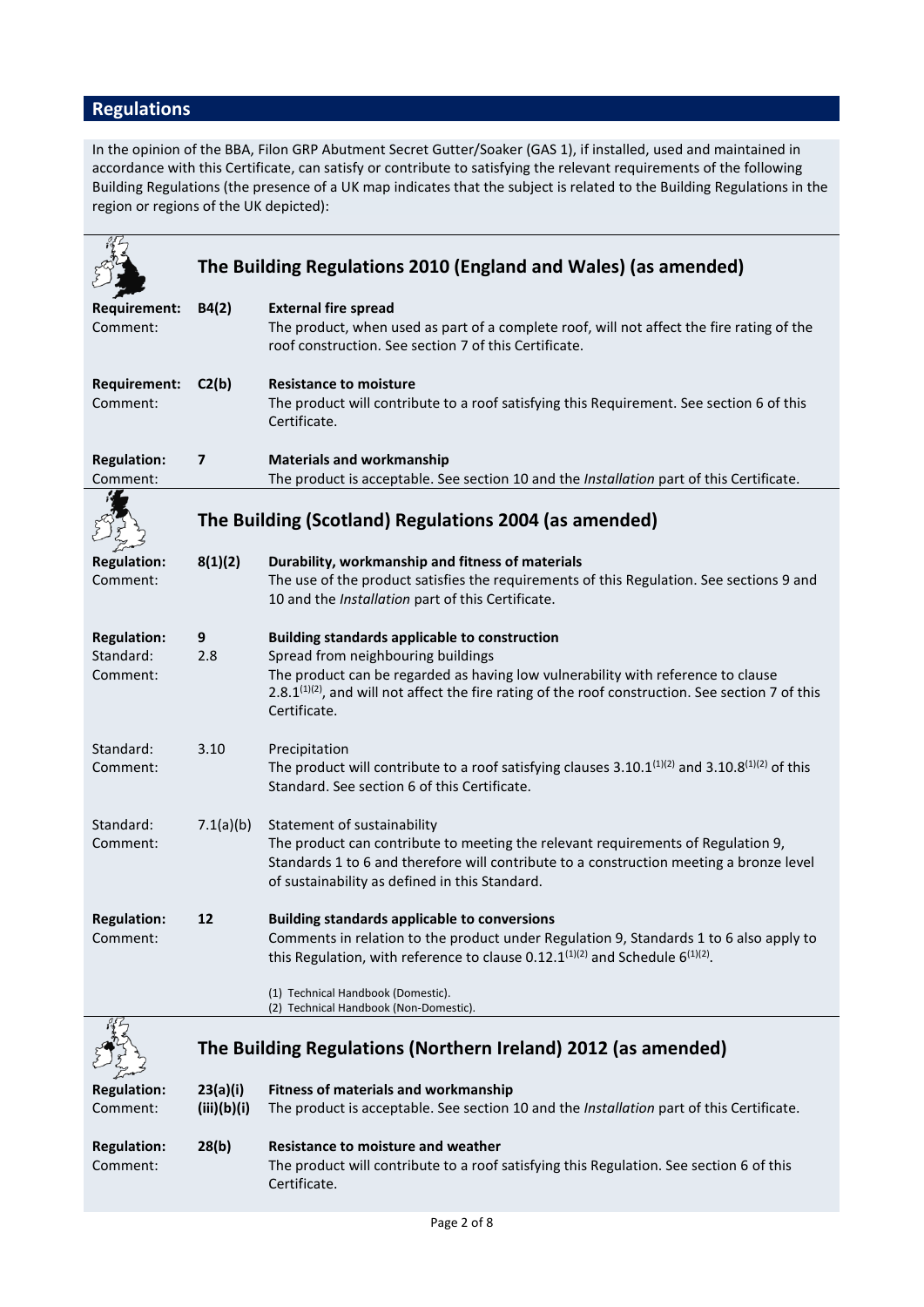| <b>Regulation:</b> | 36(b) | <b>External fire spread</b>                                                              |
|--------------------|-------|------------------------------------------------------------------------------------------|
| Comment:           |       | The product, when used as part of a complete roof construction, will not affect the fire |
|                    |       | rating of the roof construction. See section 7 of this Certificate.                      |

# **Construction (Design and Management) Regulations 2015 Construction (Design and Management) Regulations (Northern Ireland) 2016**

Information in this Certificate may assist the client, designer (including Principal Designer) and contractor (including Principal Contractor) to address their obligations under these Regulations.

See sections: 1 *Description* (1.2) and 3 *Delivery and site handling* (3.1) of this Certificate.

#### **Additional Information**

#### **NHBC Standards 2017**

In the opinion of the BBA, Filon GRP Abutment Secret Gutter/Soaker (GAS 1), if installed, used and maintained in accordance with this Certificate, can satisfy or contribute to satisfying the relevant requirements in relation to *NHBC Standards*, Chapter 7.2 *Pitched roofs.*

#### **Technical Specification**

#### **1 Description**

1.1 Filon GRP Abutment Secret Gutter/Soaker (GAS 1) is a glassfibre/polyester laminate with a UV-resistant polyester film on the upper face (see Figures 1 and 2) and a sanded strip bonded along the upper surface of each edge to provide a key for bedding the roof tiles into mortar.



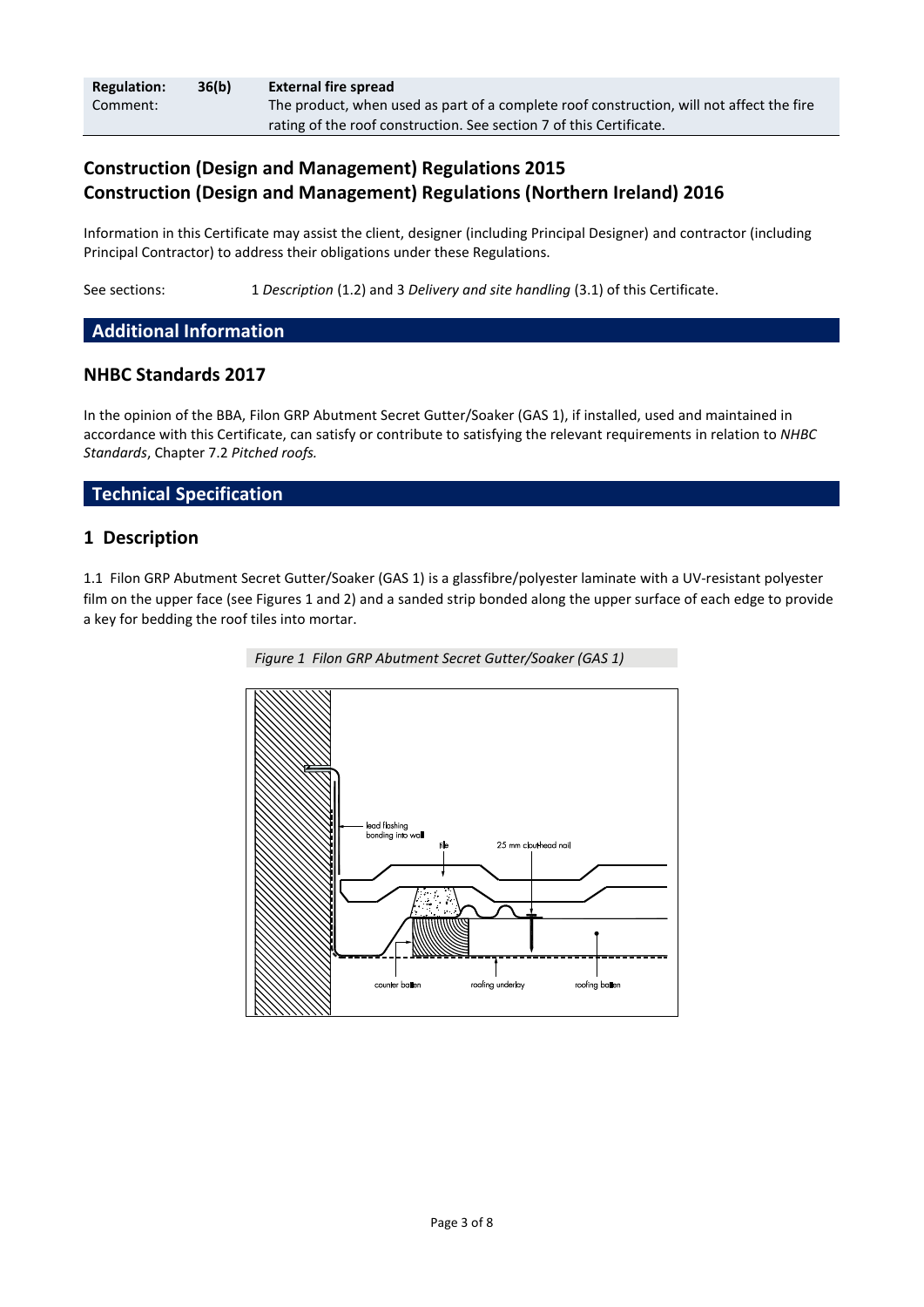



1.2 The profile is supplied in lengths of 3 m, with a width of 140 mm.

1.3 The product is finished in a standard lead grey colour.

### **2 Manufacture**

2.1 Glassfibre strands are impregnated with resin and formed into a laminate with a polyester carrier film and a weather protection film. The required profile is shaped by wooden formers and allowed to cure.

2.2 As part of the assessment and ongoing surveillance of product quality, the BBA has:

- agreed with the manufacturer the quality control procedures and product testing to be undertaken
- assessed and agreed the quality control operated over batches of incoming materials
- monitored the production process and verified that it is in accordance with the documented process
- evaluated the process for management of nonconformities
- checked that equipment has been properly tested and calibrated
- undertaken to carry out the above measures on a regular basis through a surveillance process, to verify that the specifications and quality control operated by the manufacturer are being maintained.

2.3 The management system of Filon Products Limited has been assessed and registered as meeting the requirements of BS EN ISO 9001 : 2015 and BS EN ISO 14001 : 2015 by ISOQAR (Certificate 10146).

#### **3 Delivery and site handling**

3.1 The product is distributed in packs of 10 units, each unit marked with the application and the BBA logo incorporating the number of this Certificate.

3.2 The packs should be stored flat or on end, on a smooth, clean, dry surface, under cover and protected from sunlight.

#### **Assessment and Technical Investigations**

The following is a summary of the assessment and technical investigations carried out on Filon GRP Abutment Secret Gutter/Soaker (GAS 1).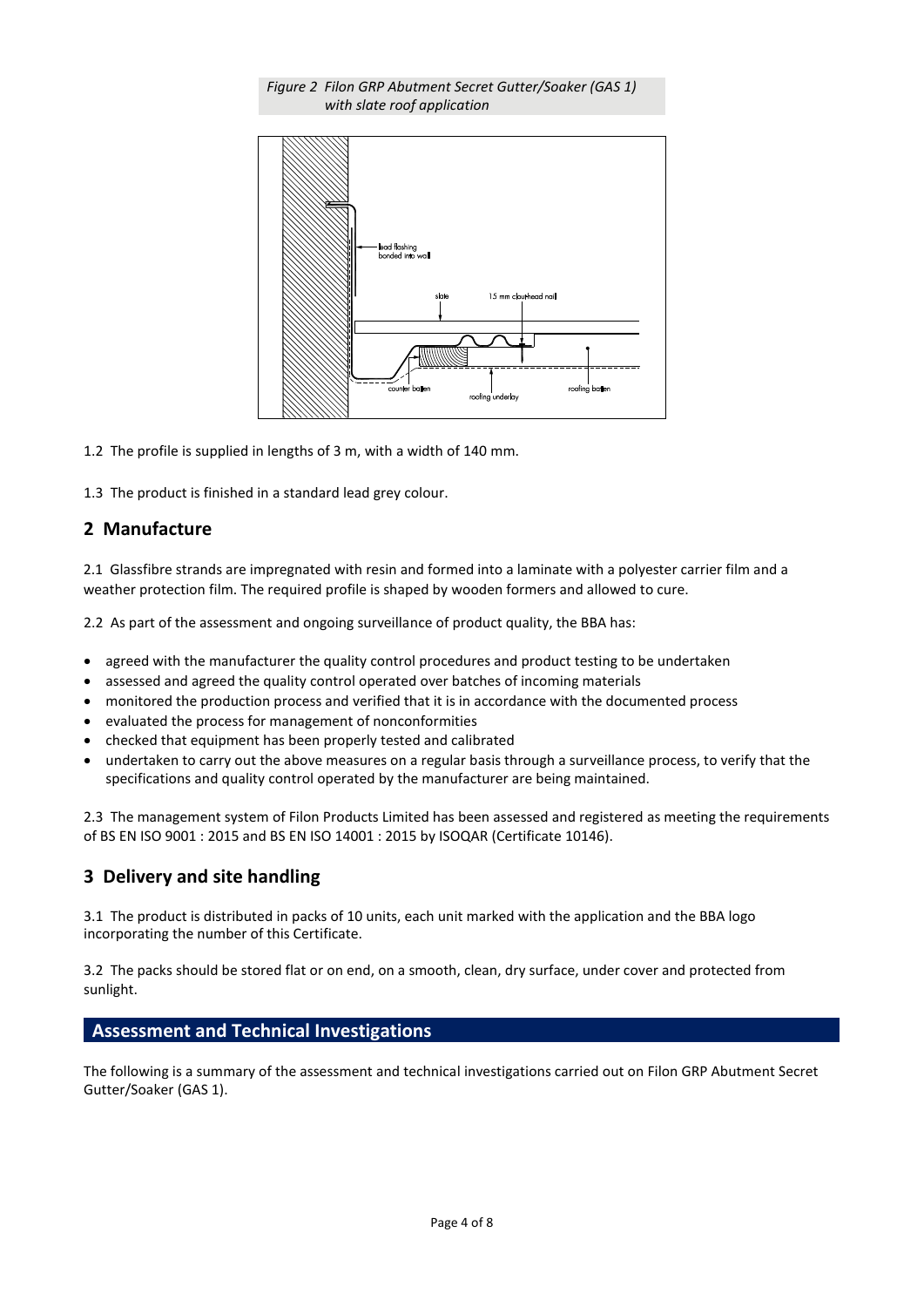#### **4 Use**

Filon GRP Abutment Secret Gutter/Soaker (GAS 1), when designed and installed in accordance with the relevant parts of BS 5534 : 2014, BS 8000-0 : 2014 and BS 8000-6 : 2013, is satisfactory for use as use as a secret joining strip in slated or tiled pitched roofs to provide a weatherproof finish.

# **5 Practicability of installation**

The product is designed to be installed by roofers experienced with this type of product.

#### **6 Weathertightness**



The product will adequately resist the passage of moisture to the interior of the building and so meet the requirements of the national Building Regulations.

#### **7 Properties in relation to fire**



Samples of GRP, representative of that used in the manufacture of the product, when tested in accordance with BS 476-3 : 2004, achieved an EXT.S.AA rating.

### **8 Strength**

The product will resist the normal loads and impacts associated with installation and use.

#### **9 Maintenance**



Minimal maintenance is necessary and the smooth finish will restrict and inhibit mould and fungal growth.

# **10 Durability**



The product, when subjected to normal conditions of exposure and use, will have a service life in excess of 20 years.

#### **Installation**

#### **11 General**

Installation of Filon GRP Abutment Secret Gutter/Soaker (GAS 1) must be in accordance with the Certificate holder's instructions and the relevant recommendations of BS 5534 : 2014, BS 8000-0 : 2014 and BS 8000-6 : 2013.

#### **12 Procedure**

12.1 The roof is covered with underlay as in normal practice, with the underlay finished and turned approximately 100 mm up the abutting walls.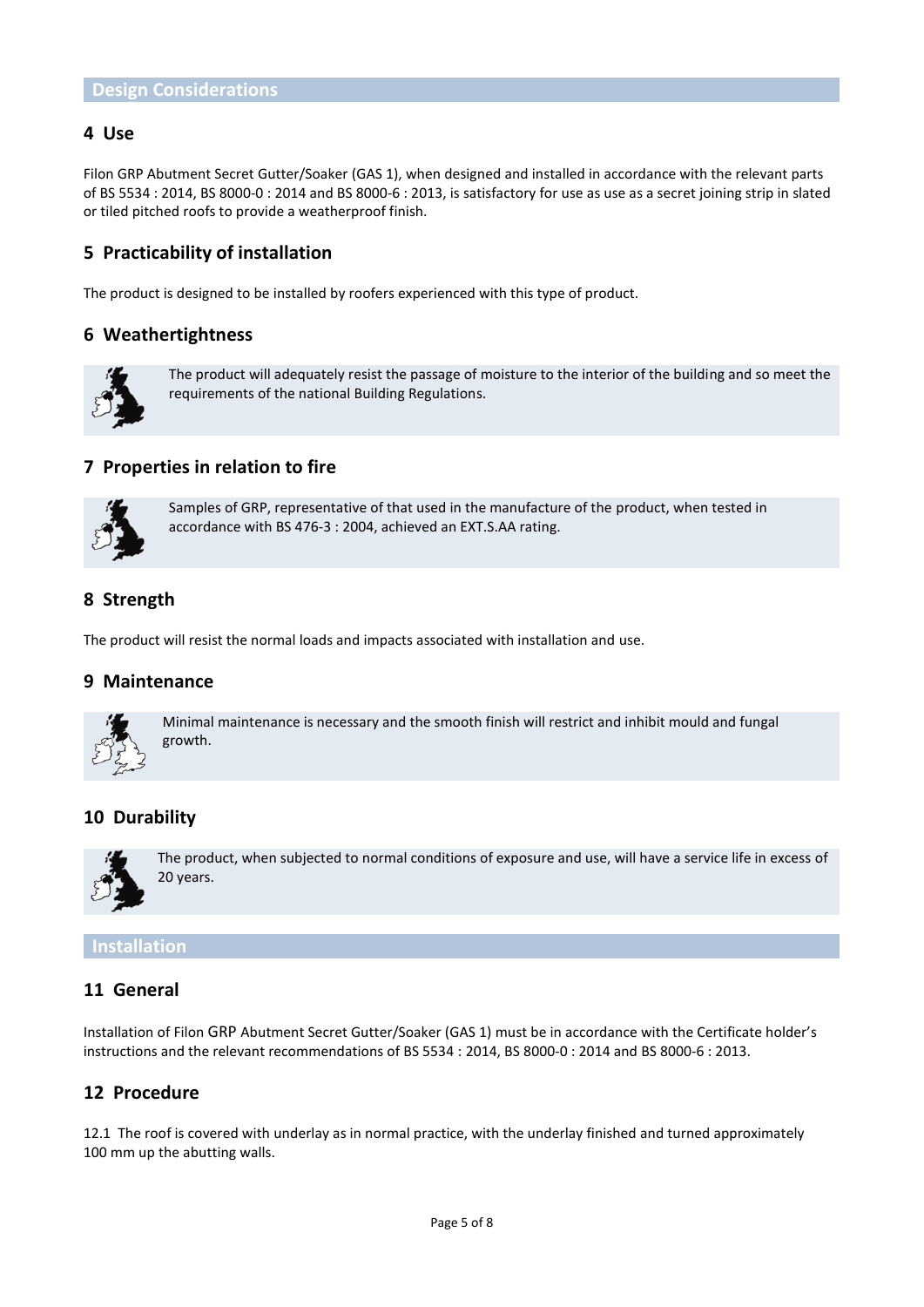12.2 Roofing battens must be cut short of the abutment wall to allow a 50 mm gap between the wall and the counter batten.

12.3 For slates, the roofing batten must be routed to a depth of 10 mm to allow the top of the water bars to be at the same level as the rest of the roof battens. The counter batten must be sized to match the reduced depth, see Figure 2.

12.4 Noggins may need to be fixed flush to the top of the rafters to anchor the roof battens and the counter battens.

12.5 Fixing of the abutment secret gutter commences at its foot, using 25 mm clout-headed nails at maximum 500 mm centres onto the roofing battens for tiled applications or 15 mm clout nails for slate roof applications.

12.6 Consecutive lengths of abutment secret gutters are laid dressed to shed water down the slope, allowing a minimum 150 mm overlap (measured in the vertical) at the joints.

12.7 The use of double slates/tiles is advisable, to eliminate the possibility of small sections requiring fixing.

12.8 The slates are laid in the normal manner, ensuring they are flush to the abutment flashing.

12.9 Where tiles are used, these are bedded onto mortar which is applied onto the sanded strip running longitudinally along the length of the product. It may be necessary to break off the nibs of concrete tiles to eliminate kick-up.

12.10 Code 4 lead stepped flashing is used to dress over the abutment flashing upstand.

12.11 Trimming of the fascia board may be required to allow water to be discharged into the gutter. Alternatively, a tilt fillet and lead saddle/outlet can be incorporated.

### **13 Finishing**

The roof slating/tiling must be carried out in accordance with the relevant parts of BS 5534 : 2014, BS 8000-0 : 2014 and BS 8000-6 : 2013.

#### **14 Repair**

Damaged lengths can be replaced without having to remove adjacent lengths.

#### **Technical Investigations**

#### **15 Tests**

Tests were carried out and the results assessed to determine:

- density
- glass/resin ratio
- dimensional checks
- hardness
- cross-breaking strength
- tensile strength/elongation
- impact resistance
- effect of elevated temperatures
- **e** effect of water soak
- effect of UV exposure.

#### **16 Investigations**

16.1 The manufacturing process was evaluated, including the methods adopted for quality control, and details were obtained of the quality and composition of the materials used.

16.2 An assessment was made of the results of a fire test in accordance with BS 476-3 : 2004.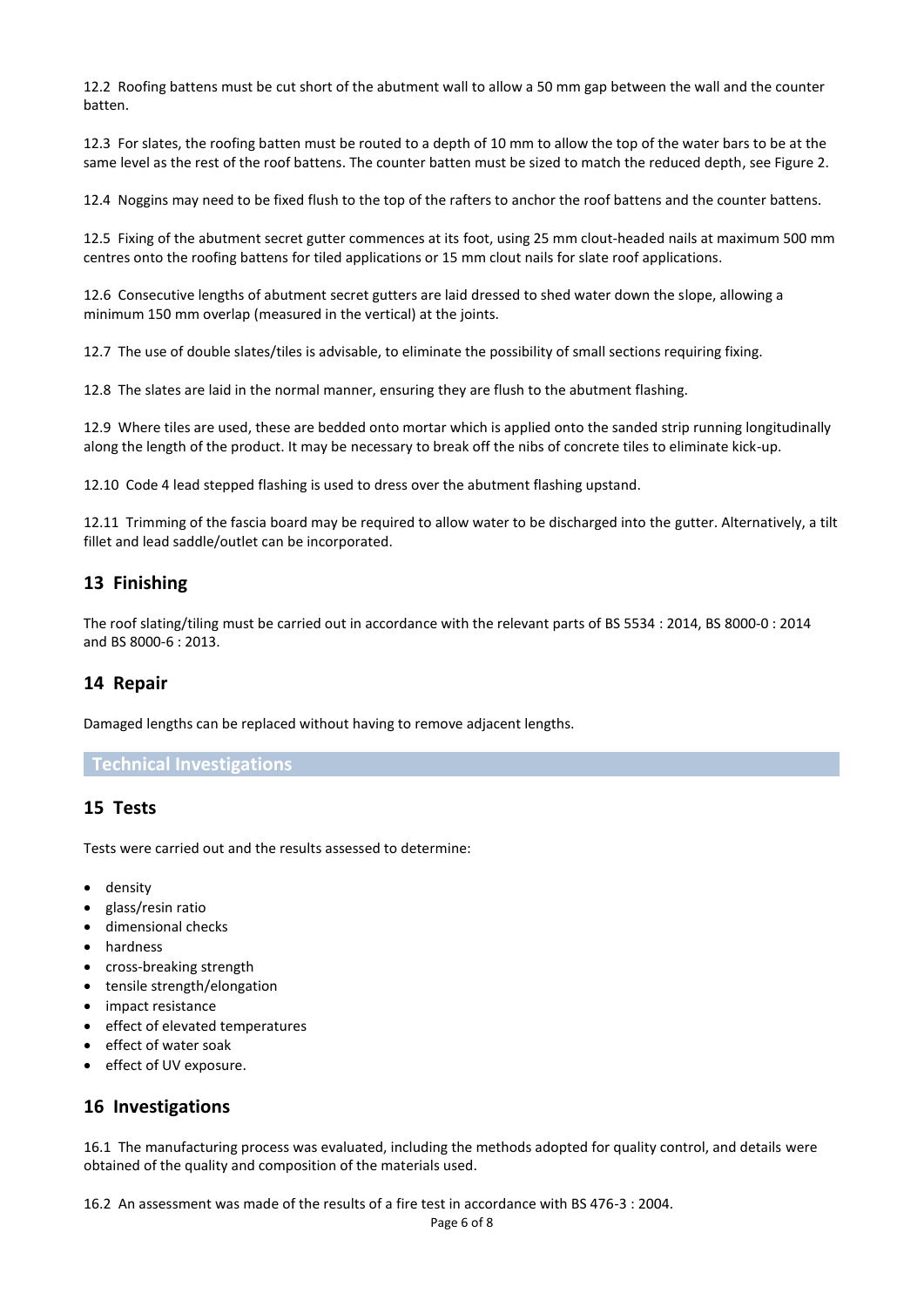# **Bibliography**

BS 476-3 : 2004 *Fire tests on building materials and structures — Classification and method of test for external fire exposure to roofs*

BS 5534 : 2014 + A1 : 2015 *Slating and tiling for pitched roofs and vertical cladding — Code of practice*

BS 8000-0 : 2014 *Workmanship on construction sites – Part 0 : Introduction and general principles*

BS 8000-6 : 2013 *Workmanship on building sites — Code of practice for slating and tiling of roofs and walls*

BS EN ISO 9001 : 2015 *Quality management systems — Requirements*

BS EN ISO 14001 : 2015 *Environmental management systems — Requirements with guidance for use*